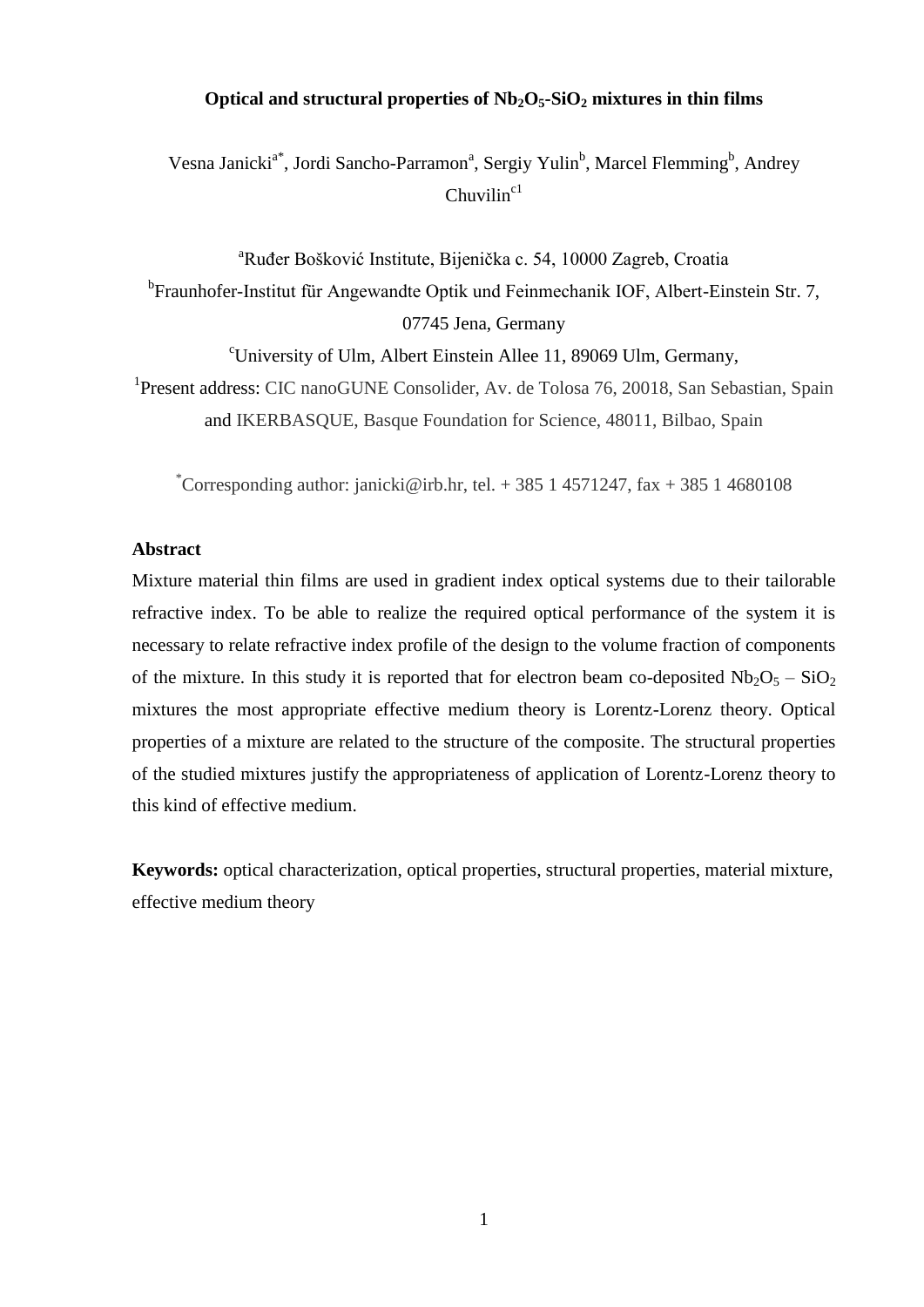# **Introduction**

Optical thin film coatings having refractive index that is continuously changing as a function of depth of the layer are known as gradient index films or inhomogeneous films. Gradient index systems may provide advantages in optical performance and mechanical properties in comparison to conventional HL-stack designs with alternating layers of materials of high and low refractive index. Excellent theoretical work on optical behaviour of gradient index films has been published during the last decades [1-3]. Additional profits that can be expected from inhomogeneous coatings are low stress, tribological resistance [4-6] and higher laser induced damage threshold [7] than classical multilayer stacks.

In order to obtain desired design and optical performance it is necessary to calculate the optical constants of the material mixture that is used in the design and later deposited. The optical constants can be calculated using different mixing models. These models relate the optical constants of the mixture of given composition with the optical constants of the pure materials. Several models, known as effective medium theories, have been proposed: Bruggeman [8], Lorentz-Lorenz [9], Maxwell Garnett [10] or a linear combination of refractive indices [11]. Effective medium theories (EMTs) appropriate to the material mixture deposited by the given technique should be applied for optical characterisation, as well as for design.

In this study, the appropriateness of Lorentz-Lorenz model for calculation of refractive index of  $Nb_2O_5-SiO_2$  mixtures in optical characterisation, and therefore the necessity to introduce it into design software [11, 12], was tested. Mixture samples of constant refractive index through the layer, with different concentration of  $SiO<sub>2</sub>$  to  $Nb<sub>2</sub>O<sub>5</sub>$ , were deposited in order to check experimentally the EMT that best describes  $Nb<sub>2</sub>O<sub>5</sub> - SiO<sub>2</sub> mixtures.$ 

Appropriateness of Lorentz-Lorenz model was related to the structure of the mixtures by additional measurements: FTIR (Fourier Transform Infrared), TEM (transmission electron microscopy), XRD (X-ray Diffraction) and AFM (Atomic Force Microscopy). In order to verify the correlation of the structure with the result of optical characterisation, samples were annealed. It can be expected that upon thermal treatment phases will be separated and the optical properties will follow Bruggeman or Maxwell Garnett law, which are more appropriate for this kind of mixtures.

# **1. Theory**

In this section is given an overview of material properties necessary to understand the experimental results found in this work. Also, a brief description of EMTs is given to explain their suitability to the studied mixtures.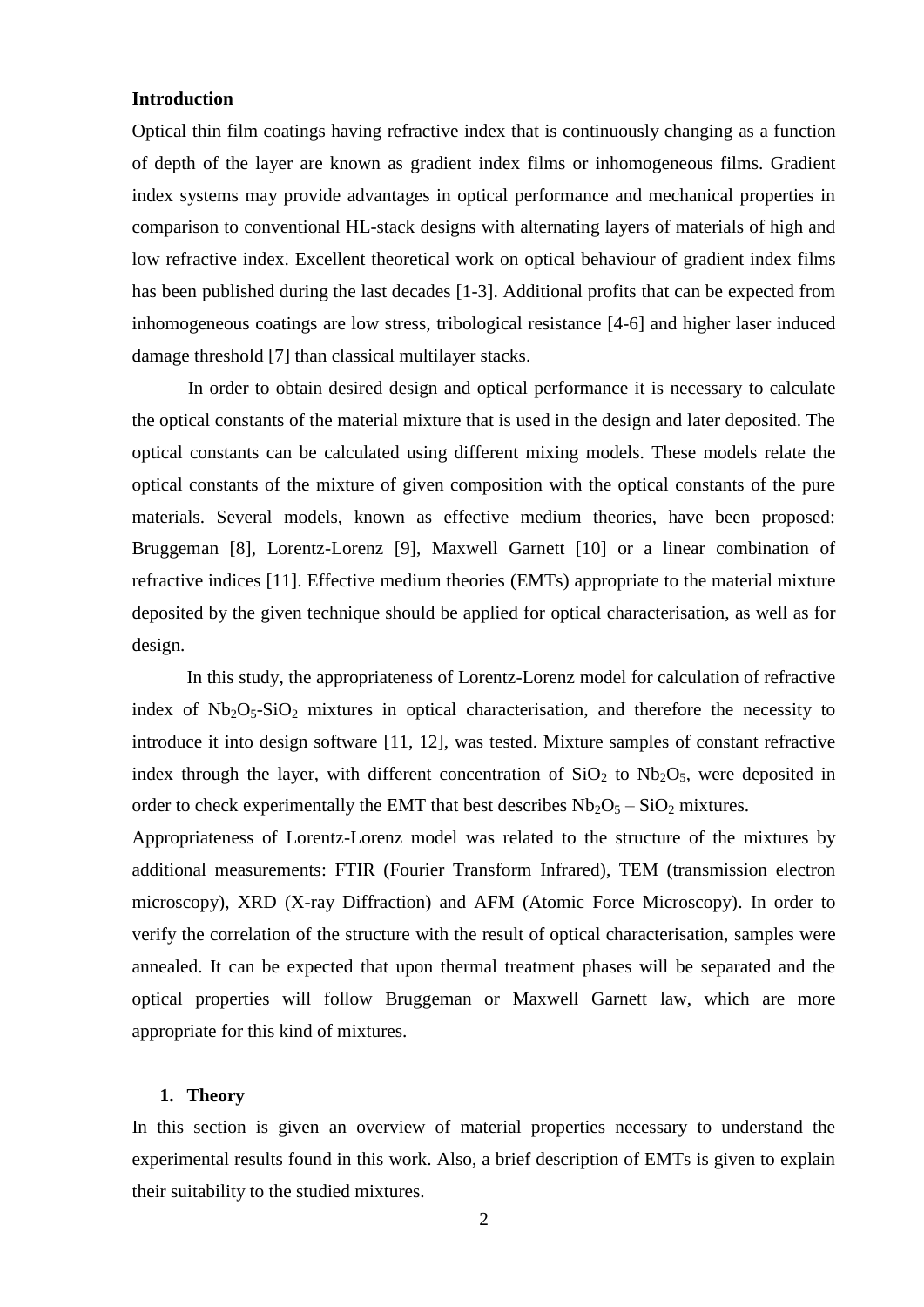## *1.1. Materials*

 $SiO<sub>2</sub>$  films are amorphous, having compressive stress. Crystallisation occurs upon thermal treatment at temperatures above  $1100^{\circ}$ C. The characteristic bonds of fused silica detectable by infrared spectroscopy are at [13] 1220 cm<sup>-1</sup>, 1080 cm<sup>-1</sup>, 800 cm<sup>-1</sup> and 460 cm<sup>-1</sup>.

As deposited  $Nb<sub>2</sub>O<sub>5</sub>$  films are mainly amorphous and do not crystallize easily. Coatings are wear resistant and fairly hard. For pure  $Nb<sub>2</sub>O<sub>5</sub>$  onset of crystallisation is between  $400^{\circ}$ C and  $500^{\circ}$ C [14-16] resulting in hexagonal structure (Powder Diffraction File [17]: card No. 28-0317) while at temperature between  $600^{\circ}$ C and  $700^{\circ}$ C orthorhombic structure (Powder Diffraction File [17]: card No. 30-0873 or 27-1003) appears [16]. Characteristic feature of pure  $Nb_2O_5$  infrared spectra is absorption band around 600 cm<sup>-1</sup> corresponding to Nb-O bonds of slightly distorted  $NbO_6$  octahedra [16]. This band increases with increase of temperature, splits and shifts to lower frequency, suggesting the existence of different Nb-O species or in equivalent Nb-O groups. Band at  $850 \text{ cm}^{-1}$  corresponds to Nb-O-Nb stretching [18].

There are studies reporting that  $SiO<sub>2</sub>$  stabilizes amorphous  $Nb<sub>2</sub>O<sub>5</sub>$  [19]. It is known that  $Nb<sub>2</sub>O<sub>5</sub>$  crystallisation can be different according to the interactions between the compounds. Considering this fact, the structure of pure  $Nb<sub>2</sub>O<sub>5</sub>$  is very different than when it makes a system with other species. The interaction between  $Nb<sub>2</sub>O<sub>5</sub>$  and other materials affects its stability and, consequently, the final structure. When a strong interaction is established via Si-O-Nb linkages, the superficial  $Nb_2O_5$  presents only the amorphous phase after thermal treatment at  $500^{\circ}$ C for 2 hours [19]. Even after 48 hours of treatment at  $1000^{\circ}$ C only weak diffraction peaks were attributed to the hexagonal phase. The interactions between  $Nb_2O_5$  and SiO<sub>2</sub> are responsible for Nb<sub>2</sub>O<sub>5</sub> stabilisation, as they reduce Nb<sub>2</sub>O<sub>5</sub> mobility thus preventing crystallisation. It is shown that a strong interaction between  $SiO<sub>2</sub>$  and  $Nb<sub>2</sub>O<sub>5</sub>$  is established during the sol-gel process, i.e. it involves the formation of Si-O-Nb bonds [19]. This conclusion was made based on the observation of infrared band between  $930 \text{ cm}^{-1}$  and  $920$  $cm<sup>-1</sup>$  that disappears with agglomeration process after high temperature treatment.

### *1.2. Effective medium theories*

Typically, when considering material mixtures, it is assumed that the composing materials are present in the mixture as phases of microstructure that are big enough to maintain the same optical properties as in a layer of a single material, but small in comparison to the wavelength of the incidence light. In this way the medium is microscopically heterogeneous, but macroscopically homogeneous. To fulfil this condition for the visible and up to mid-infrared wavelengths, the microstructure should have dimensions typically 3-30 nm [20] (the shorter the wavelength, the lower the upper limit of the size).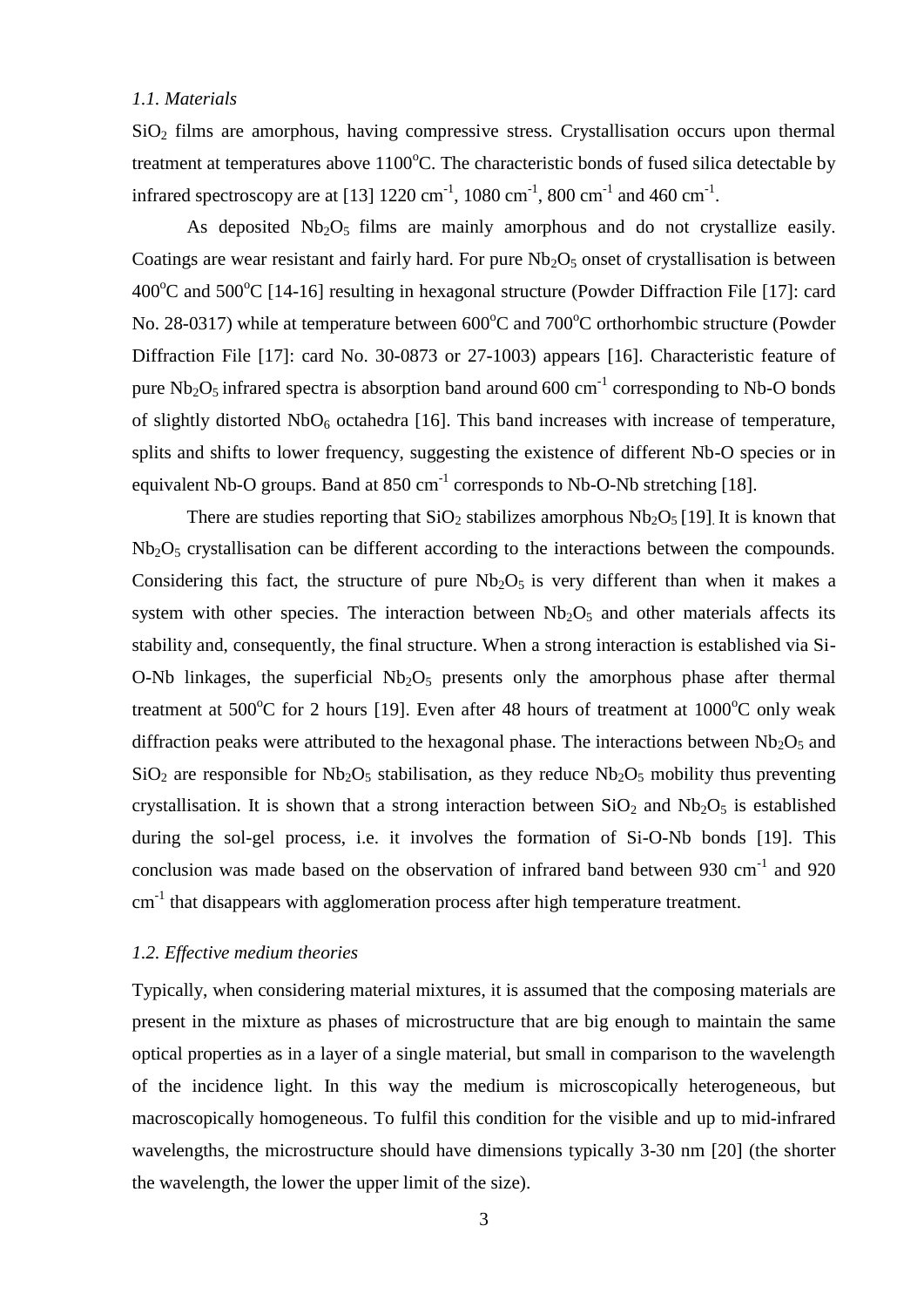EMTs are developed for description of properties of such effectively homogeneous media [21]. The most widely used are Maxwell-Garnett [10] (MG), Bruggeman [8] (BG) and Lorentz-Lorenz [9] (LL) effective medium theory. The equations for two-material mixtures look as follows (Equation 1-4.):

$$
\text{MG} \qquad \frac{\varepsilon_{\text{eff}} - \varepsilon_H}{\varepsilon_{\text{eff}} + 2\varepsilon_H} = (1 - f_H) \frac{\varepsilon_L - \varepsilon_H}{\varepsilon_L + 2\varepsilon_H} \tag{1}
$$

BG 
$$
f_H \frac{\varepsilon_H - \varepsilon_{eff}}{\varepsilon_H + 2\varepsilon_{eff}} + (1 - f_H) \frac{\varepsilon_L - \varepsilon_{eff}}{\varepsilon_L + 2\varepsilon_{eff}} = 0
$$
 (2)

LL 
$$
\frac{\varepsilon_{\text{eff}} - 1}{\varepsilon_{\text{eff}} + 2} = f_H \frac{\varepsilon_H - 1}{\varepsilon_H + 2} + (1 - f_H) \frac{\varepsilon_L - 1}{\varepsilon_L + 2}
$$
(3)

$$
\text{LIN} \qquad \sqrt{\varepsilon_{\text{eff}}} = f_H \sqrt{\varepsilon_H} + (1 - f_H) \sqrt{\varepsilon_L} \tag{4}
$$

Here  $\varepsilon_{eff}$ ,  $\varepsilon_H$  and  $\varepsilon_L$  are the effective dielectric functions of the mixture, high and low index material, respectively. Volume fractions of high and low index material are  $f_H$  and  $f_L$ , where  $f_H + f_L = I$ .

The first two theories assume that the mixing materials are in the separated phases. MG considers the mixture that has separated two (or more) grain structure where particles of the first material are dispersed in the continuous host of the second material. The host in Equation1 is high index material. On the other hand, BG assumes aggregate structure having a space filling random mixture of two (or more) material phases. In the limit of small volume fractions  $(f_v)$  the predictions of the two theories approach to each other. It is shown that in the case of higher filling factors, i.e. when volume fraction of one material is comparable to the volume fraction of another, the BG is valid up to a smaller particle radius than MG [20]. LL takes an average of molecular polarizability of the components. In this case no phase separation is considered as it is supposed that the mixture is realized at atomic/molecular scale.

An additional simple model is the linear model (LIN) that considers linear dependence of refractive index on the volume fractions of the constituents [9].

## **2. Experimental details**

## *2.1. Deposition of samples*

A Leybold Syrus Pro 1100 deposition system is used successfully for electron beam co-evaporation of  $Nb_2O_5-SiO_2$  mixture coatings and gradient index films [22, 23]. The chamber is equipped with two electron beam guns, two crucibles with evaporation materials and plasma source. The deposition rates  $(r(t))$  are measured by two quartz crystal monitors,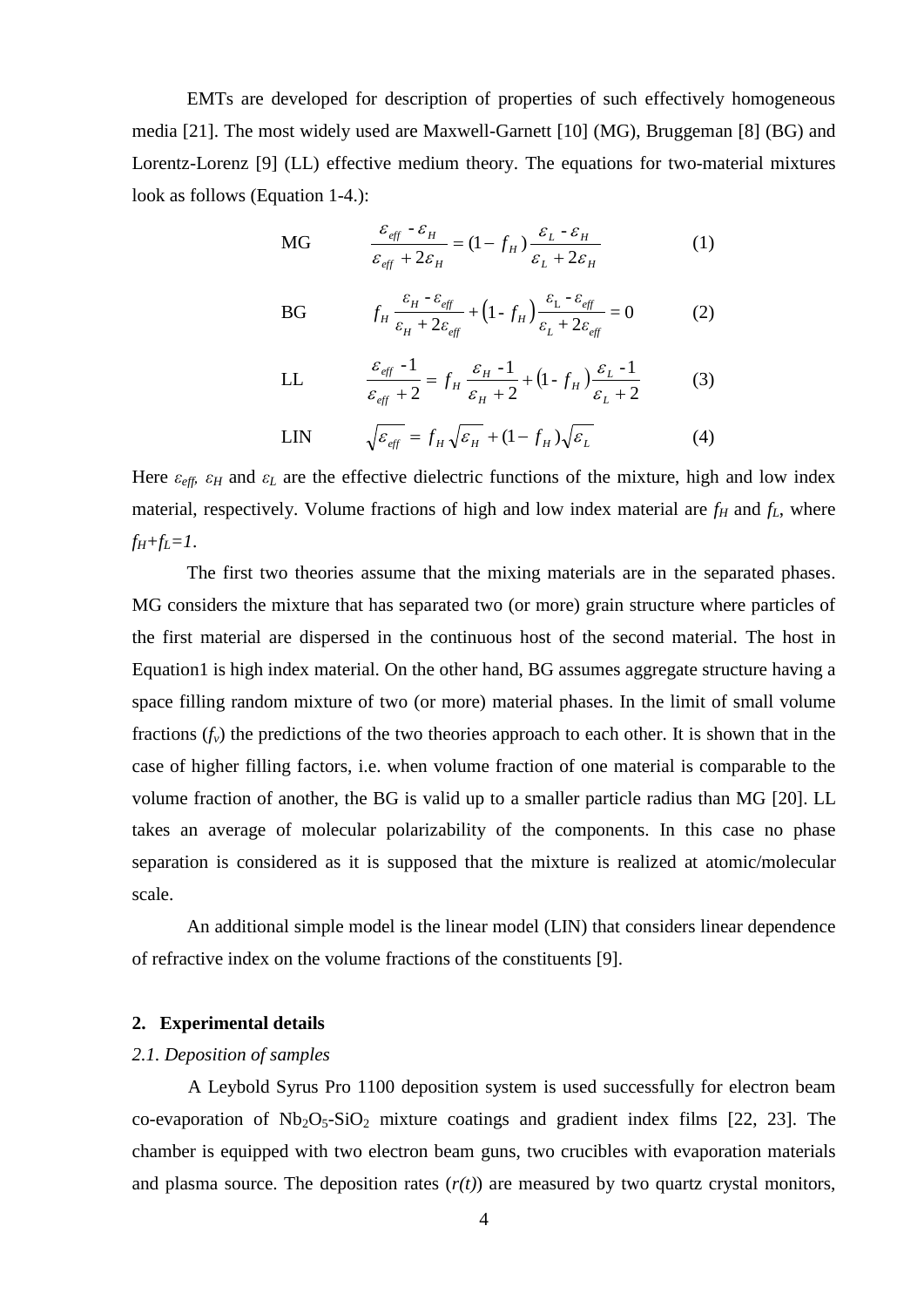one for each material. The concentrations of materials in the deposited layer, and therefore its refractive index, are controlled by emission current of electron beam gun. Deposition rate of each material is kept constant during fabrication of each sample.

The deposition of the materials  $(Nb<sub>2</sub>O<sub>5</sub>$  and  $SiO<sub>2</sub>)$  was performed in argon atmosphere as a working gas. Additionally, oxygen was employed as reactive gas to maintain the stoichiometry of the evaporated materials. Typical basic pressure before start of the deposition was  $4x10^{-7}$  mbar. Prior to the deposition the substrates were heated in the deposition chamber up to  $150^{\circ}$ C, which was the working temperature. Substrates were cleaned first in ultrasound bath and additionally by plasma etching for 3 minutes in the deposition chamber. To insure uniformity of the film thickness across the substrate, the substrates were put to the calotte rotating with the speed of approximately 20 rpm. The material crucibles were set to rotation of 0.2 rpm to prevent deformation of the vapour cloud due to decreased quantity of material in the crucible during long processes. In each deposition process Suprasil and silicon wafer chunk were used as substrates.

Mixture layers of constant composition through thickness, differing in ratio of  $SiO<sub>2</sub>$  to  $Nb<sub>2</sub>O<sub>5</sub>$  were deposited to verify which EMT is the best for characterisation of  $Nb<sub>2</sub>O<sub>5</sub> - SiO<sub>2</sub>$ mixtures. For this purpose five coatings were manufactured with volume fraction of  $SiO<sub>2</sub>$  $f_\nu(SiO_2)$  ranging from approximately 0.2 to 0.8 in more or less equal steps. Deposition rates for the sample with maximum  $(n_M)$ , a bit lower than maximum  $(n_{M-x})$ , medium  $(n_{MFD})$ , a bit higher than minimum ( $n_{m+x}$ ) and minimum ( $n_m$ ) content of Nb<sub>2</sub>O<sub>5</sub> are shown in table 1. In the same table are presented  $f_v(SiO_2)$  and expected thicknesses calculated from  $r(t)$  recorded during the deposition. Deposition time for all the samples was 310 s. The samples were postannealed for 5 hours in the air at  $500^{\circ}$ C and  $750^{\circ}$ C.

#### *2.2. Measurements*

Spectrophotometric measurements of reflectance and transmittance at  $6^{\circ}$  incidence in the range 350-950 nm were performed for optical characterisation of the deposited samples with a Perkin Elmer Lambda 900 spectrophotometer. A VN-attachment allowing absolute measurement of reflectance without moving the sample after the transmittance measurement was applied. For the optical characterisation of the samples, general-purpose software [24] (NKDMatl) was used. Fitting the experimental spectra the software allows determination of the optimal value of a set of parameters defining the sample. The layers were represented as coatings of unknown thickness *d* and refractive index *n*, following either Tauc-Lorentz [25] or Cauchy [26] dispersion law. Fitting optical characteristics of the model to the experimental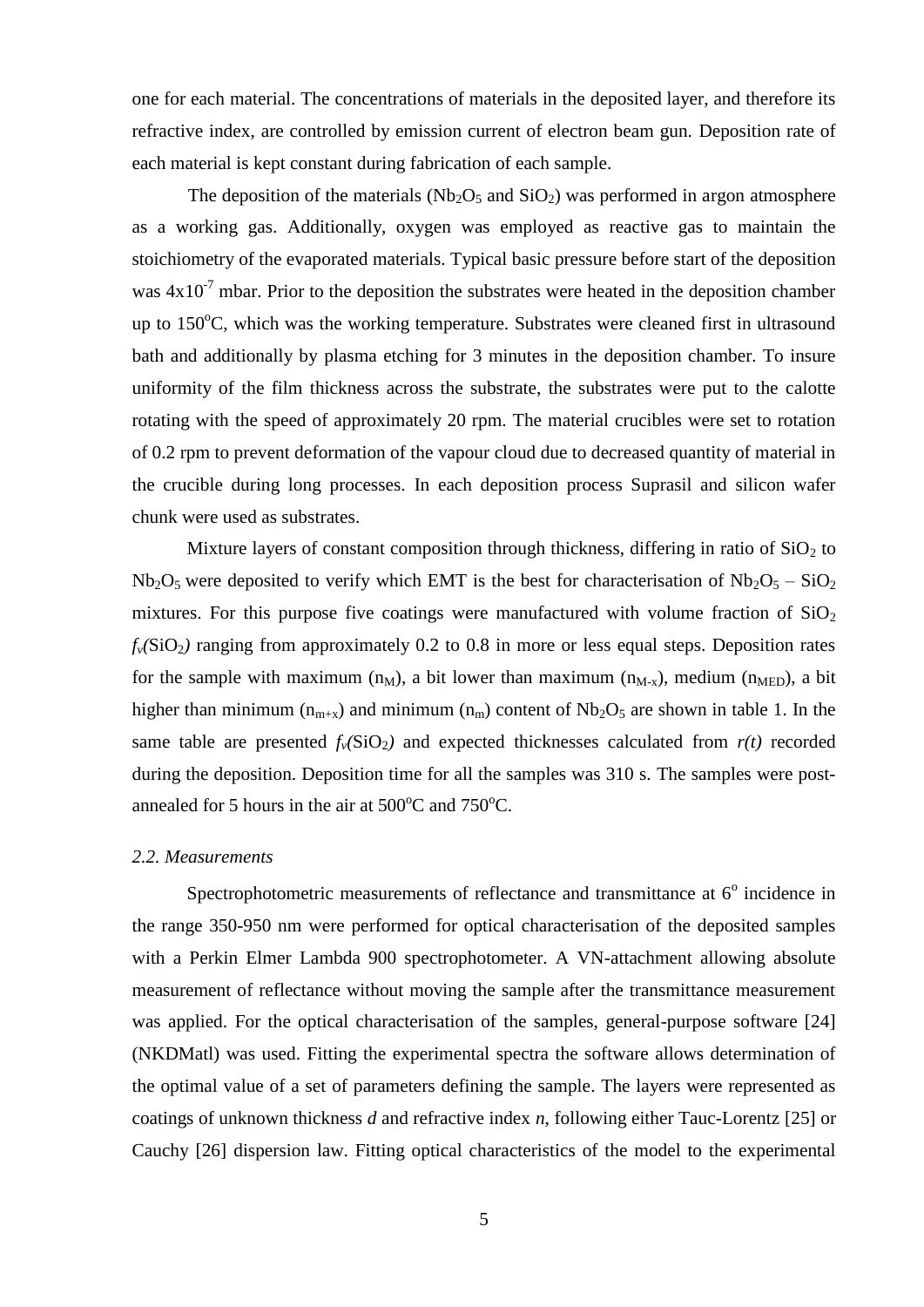data gives values of optical parameters of the applied dispersion law and thickness of the layer.

FTIR measurements can detect absorption band related to the presence of Si-O-Nb bonds, indicating the level of mixing of the two phases. The peaks present the dependence of band intensity on concentration of the bonds and  $Nb<sub>2</sub>O<sub>5</sub>$  and the annealing temperature. This band should decrease, while the one associated with Si-O-Si bonds should increase in intensity as a function of temperature. That indicates separation into phases. FTIR measurements were done by BIO-RAD FTIR spectrometer model FTS 175. The spectra were measured in the wavenumber range 400-7000 cm<sup>-1</sup>. XRD technique can also show the level of mixing of  $SiO<sub>2</sub>$ and  $Nb<sub>2</sub>O<sub>5</sub>$ . If no diffraction peaks are detected it means that the mixture is amorphous or crystallites are very small (less than 2-3 nm) [27]. In this case the phases cannot be distinguished. Presence of diffraction peaks indicates crystallinity in the coating and separation of materials into phases. XRD was performed by Burker D505 diffractometer using Cu-Kα radiation at 0.154 nm, applying large angle X-ray diffraction method. The samples deposited on Suprasil substrates were subjected to XRD analysis. The measurements were performed in the range of angles  $7.5^{\circ}$  -  $30^{\circ}$ . AFM was done to detect crystalline grains eventually formed on the layer surface after thermal treatment. The samples were measured at different scan sizes (1 μm X 1 μm and 10 μm X 10 μm). All the mentioned measurements were performed at IOF, Jena, Germany. Selected Area Electron Diffractions (SAED) obtained in TEM can confirm the level of crystallisation found by XRD. Conventional TEM, high resolution TEM (HRTEM) and Z-contrast STEM (HAADF STEM) images can illustrate structure of the layer in sense of distribution of materials and grains demonstrating again restructuring of the materials and separation into phases. TEM study was done at Titan 80- 300 TEM at the University of Ulm, Germany.

### **3. Results**

#### *3.1. Optical characterisation*

 The five mixture layers deposited on Suprasil were measured as deposited (AD) and after five hours of annealing in the air at  $500^{\circ}$ C and  $750^{\circ}$ C. The sample with pure Nb<sub>2</sub>O<sub>5</sub> layer was treated in the same way. The sample with pure  $SiO<sub>2</sub>$  layer was not annealed since the structural changes in this material are expected only at higher temperatures. Upon annealing at  $750^{\circ}$ C, Nb<sub>2</sub>O<sub>5</sub> sample checked by naked eye showed milky reflection typical for high scattering indicating crystallisation in the layer. Therefore, optical characterisation could not have been performed. For this reason, scattering measurements were performed for  $Nb<sub>2</sub>O<sub>5</sub>$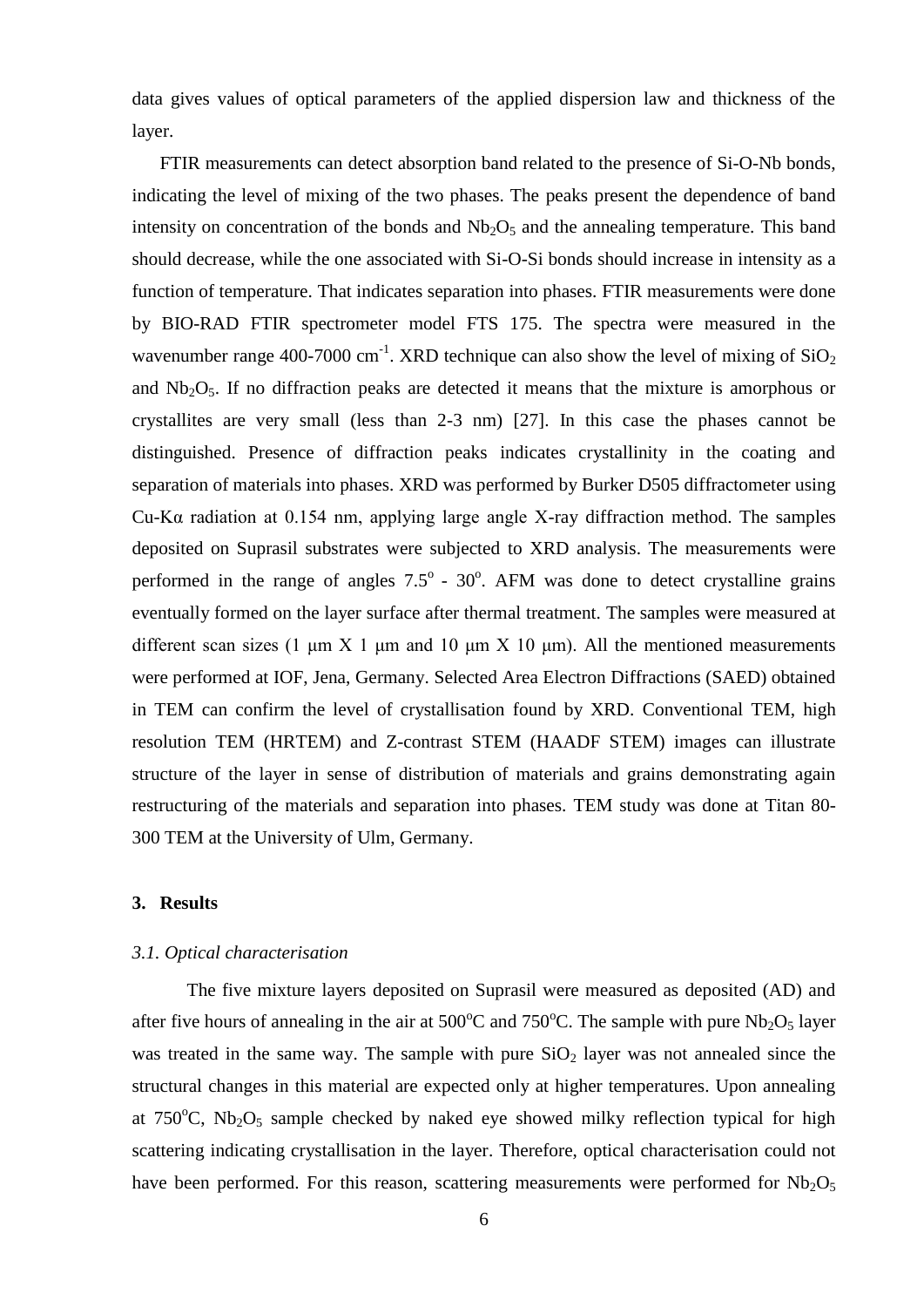and other annealed high content  $Nb_2O_5$  samples by Perkin Elmer Lambda 19 spectrometer with Ulbricht integrating sphere. No significant scattering (S) was detected at any of the samples annealed at  $500^{\circ}$ C. Scattering spectra for samples annealed at  $750^{\circ}$ C are presented in figure 1. Peaks in spectra of  $Nb<sub>2</sub>O<sub>5</sub>$  and  $n<sub>M</sub>$  samples (figure 1) correspond to peaks in reflectance spectra (not shown): the more light is reflected, the more light is scattered. There is no significant absorption in the range 350-950 nm for AD and 400-950 nm for annealed samples. The results of optical characterisation, using Tauc-Lorentz (TL) or Cauchy model (C) with exponential absorption, are shown in table 2. The samples showing scattering were rotated 90° and their reflectance measured again. No anisotropy was found in this way. Optical characterization did not show significant inhomogeneities of refractive index through the thickness of the layers. The dispersions of the refractive indices are presented in figure 2.

# *3.2. FTIR*

Before each FTIR measurement a spectrum of a reference Si substrate was taken as a background, so the data presented at figure 3 and figure 4 are solely spectra of the deposited layers. Figure 3 shows absorption curves of AD and annealed samples in the range where Si-O-Si, Nb-O and Si-O-Nb bands are expected. In figure 4 are FTIR spectra in the range where water absorption band is expected [28]. Absorbance *A* is obtained from measurement of the sample and *Asub* from measurement of the reference bare Si substrate. The measurements were taken 7 days after deposition, when no further water absorption was detected.

#### *3.3. XRD*

The small angle X-ray reflection (SAXR) and the large angle X-ray diffraction (LAXD) measurements were performed in Bragg-Brentano geometry ( $\Theta$  - 2 $\Theta$ ) using CuKa radiation ( $\lambda$ )  $= 0.154$  nm). The LAXD measurements are shown in figure 5. The peaks correspond to hexagonal and orthorhombic crystalline structure of  $Nb<sub>2</sub>O<sub>5</sub>$ . The values of root mean square (RMS) surface roughness obtained from these measurements, same as density of the samples, are presented in table 3. Also, the density of the layers was determined from approximately 100 nm top thickness of the film.

## *3.4. AFM*

The AFM topographs of AD and annealed  $Nb<sub>2</sub>O<sub>5</sub>$  and  $n<sub>M</sub>$  layers deposited on Suprasil are shown in figure 6 and figure 7. The average roughness values obtained from several AFM measurements are given in table 3 and compared with values obtained from XRD.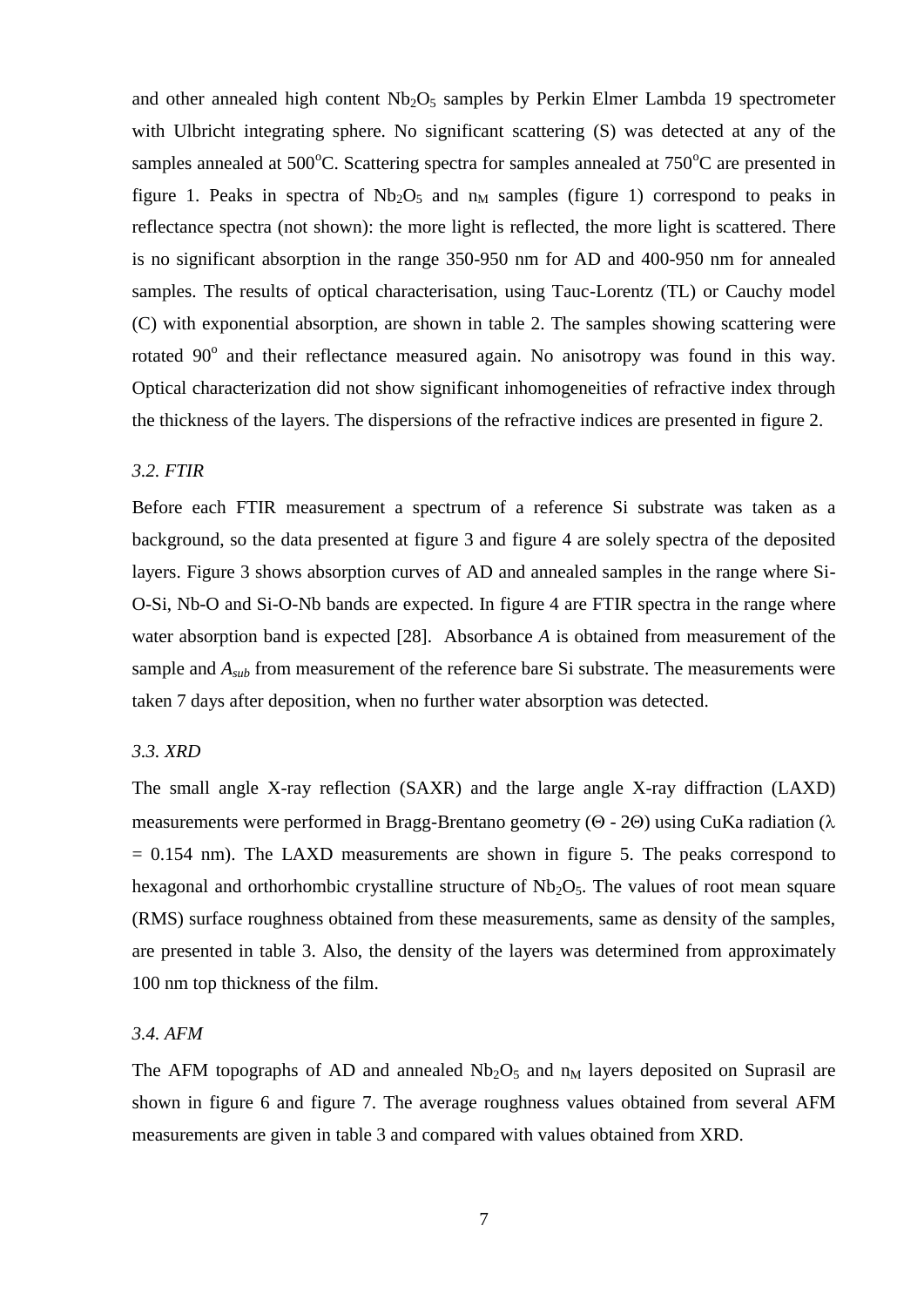## *3.5. TEM*

Selected area electron diffraction (SAED) and TEM images of  $n<sub>M</sub>$  sample, AD and annealed at  $750^{\circ}$ C, deposited on Si are shown in figure 8 and figure 9, respectively. High angle annular dark field scanning TEM (HAADF STEM) image is presented as well. SAED patterns include crystalline reflections of Si substrate as internal calibration standard.

# **4. Discussion**

Since the band gap for  $SiO_2$  and  $Nb_2O_5$  is around 8 eV (160 nm) and 3.3 eV (375 nm), respectively, for optical characterisation in the spectral range of interest Cauchy model is appropriate for  $SiO<sub>2</sub>$  and low content Nb<sub>2</sub>O<sub>5</sub> samples. Tauc-Lorentz model is more appropriate for  $Nb<sub>2</sub>O<sub>5</sub>$  and samples with high content of this material. As mentioned before, due to significant scattering of  $Nb<sub>2</sub>O<sub>5</sub>$  sample annealed at 750<sup>o</sup>C (figure 1), optical characterisation of this sample could not be performed. However, due to low scattering for  $n_M$  sample instead of Tauc-Lorentz, Cauchy model was applied. Cauchy model in combination with exponential absorption law, it simulates the effect of scattering more successfully than Tauc-Lorentz that is not able to account for optical losses below band-gap. For characterisation of this sample reflectance and transmittance measurements in the range 400-900 nm (where scattering is lower than 1%) were used. The other samples did not present significant scattering.

The thicknesses obtained from optical characterisation (table 2) are higher than those calculated from deposition rates (table 1) possibly because of higher porosity, but also due to the changes in deposition conditions from one process to another**.** Indeed, comparing the differences of thicknesses calculated from *r(t)* and those obtained from optical characterisation, it is possible to see that higher differences correspond to the AD samples with higher water content (see figure 4), that is related to porosity. The thickness reduces with annealing temperature: around 7% upon annealing at  $500^{\circ}$ C and around 10% upon annealing at 750°C. Refractive indices increase with temperature: around 0.9% for  $n_M$  and  $n_M$ .  $_{x}$  samples annealed at 500°C and 5% after treatment at 750°C. For the rest of the mixture layers the increase is around a half value of the samples with high content of  $Nb<sub>2</sub>O<sub>5</sub>$ . This behaviour of indices and thicknesses indicates that density of the layers increases with annealing.

Dispersion curves of AD mixtures follow the theoretical LL dispersion curves very well (figure 2). The highest discrepancy from the curves is for  $n_{M-x}$  and  $n_{m+x}$  samples. The refractive indices at 570 nm as a function of  $f_v(SiO_2)$  are shown in figure 10, together with the theoretical values calculated from LL and LIN models. BG and MG models show nearly the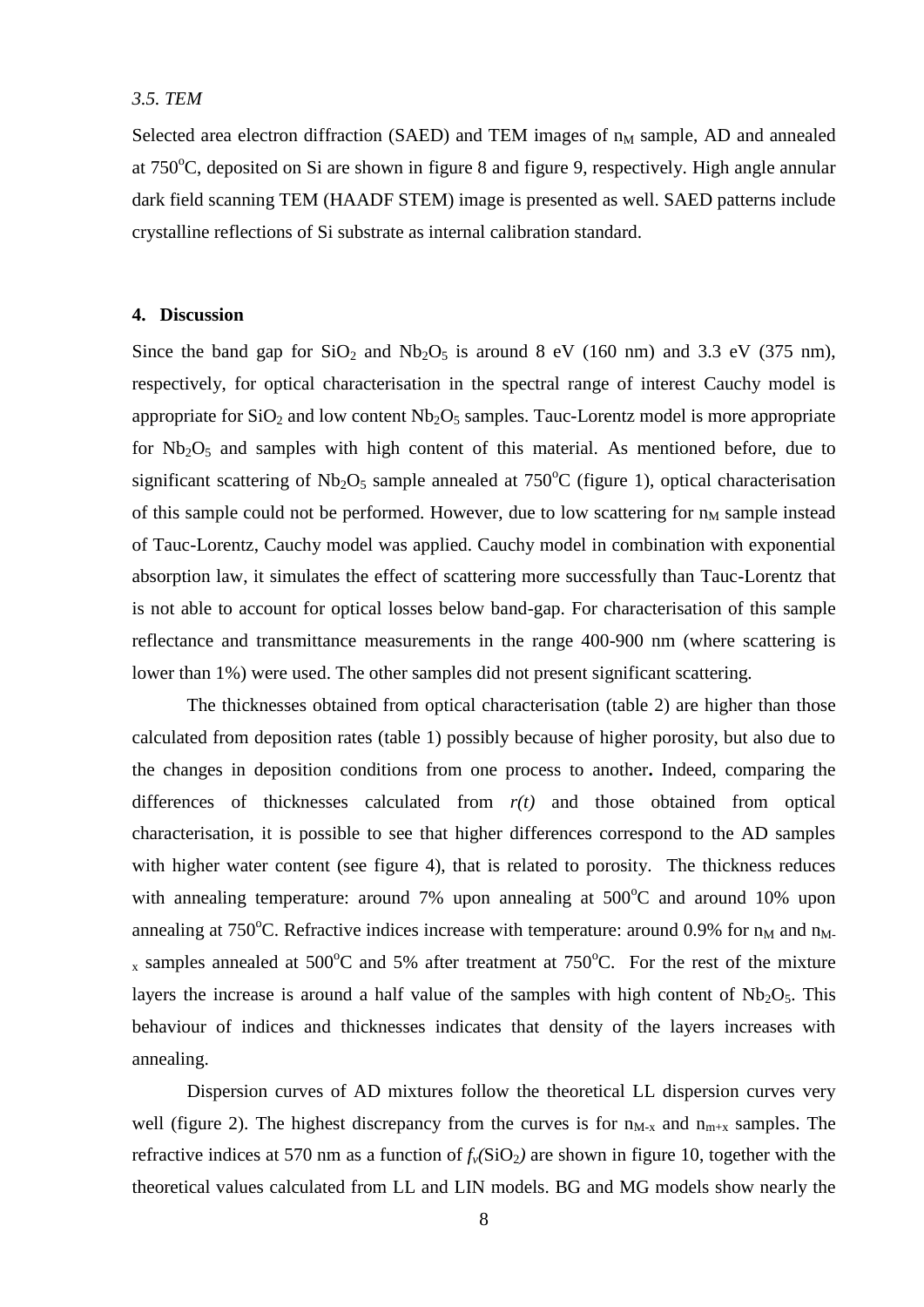same values as LIN model. Due to the lack of experimental data for  $750^{\circ}$ C annealed Nb<sub>2</sub>O<sub>5</sub>, the approximate value 2.41 reported in the literature [29], was taken for the simulations. It is clear that refractive indices of the samples follow LL and not LIN model, confirming appropriateness of application of LL model in optical characterisation. This is valid for both, AD and annealed samples, that is in contradiction with the expectations that after thermal treatment mixtures should separate into phases and should be best described by BG EMT (similar to LIN).

FTIR spectra of AD samples (figure 3) show increase in intensity of bands at 1080 cm- $1$  and 804 cm<sup>-1</sup> with increased content of SiO<sub>2</sub>. The band assigned to Si-O-Nb bonds (around 920-930 cm<sup>-1</sup>) is especially pronounced for  $n_m$  and  $n_{m+x}$  samples. Existence of this band suggests that  $SiO<sub>2</sub>$  and  $Nb<sub>2</sub>O<sub>5</sub>$  are mixed at atomic level having no significant separation of phases. The change of intensity of these peaks with temperature indicates breaking of Si-O-Nb bonds followed by creation of Si-O-Si bonds (increase of band at  $1080 \text{ cm}^{-1}$ ). Thus, separation of phases occurs during temperature treatment. However, these bands remain visible even after annealing at  $750^{\circ}$ C (figure 3, sample  $n_m$ ) suggesting that the process is not completed. The increase of Si-O-Si band in  $Nb<sub>2</sub>O<sub>5</sub>$  sample is attributed to the growth of native  $SiO<sub>2</sub>$  layer at interface with Si substrate due to annealing.

Water absorption bands show that all the AD samples have pores filled with water molecules or that water is adsorbed at the surface of the coating (figure 4). In FTIR spectra measured three days upon annealing at  $500^{\circ}$ C (no change in spectra has been noticed after three days) these bands are significantly reduced or even absent. Upon annealing at  $750^{\circ}$ C none of the samples shows water absorption. Reduction of thickness found by optical characterisation can be related to the reduction of pore concentration in the layer. Indeed, area under water absorption peak is correlated with shrinking of the thickness. However, the samples after thermal treatment at  $500^{\circ}$ C already do not have water absorption bands, but their thickness reduces in even higher percent when annealed at  $750^{\circ}$ C. This effect cannot be attributed only to restructuring due to crystallisation because it is evidenced also for samples that did not crystallize. So, although there is no water absorption in the layer (i.e. open voids that can be filled with water molecules), there are still remained closed pores, and thickness can be further reduced with annealing.

 $XRD$  of the samples annealed at  $500^{\circ}C$  show no crystallization. The first crystallisation in the samples appears between  $500^{\circ}$ C and  $750^{\circ}$ C and only for samples with highest content of Nb<sub>2</sub>O<sub>5</sub> ( $n_{M-x}$ ,  $n_M$  and Nb<sub>2</sub>O<sub>5</sub>) (figure 5). The peaks found for  $n_{M-x}$  and  $n_M$ correspond to hexagonal crystal structure, while in the case of  $Nb<sub>2</sub>O<sub>5</sub>$  sample there is clear splitting of peaks close to  $28.5^{\circ}$  and  $36.7^{\circ}$ , that is characteristic for orthorhombic structure.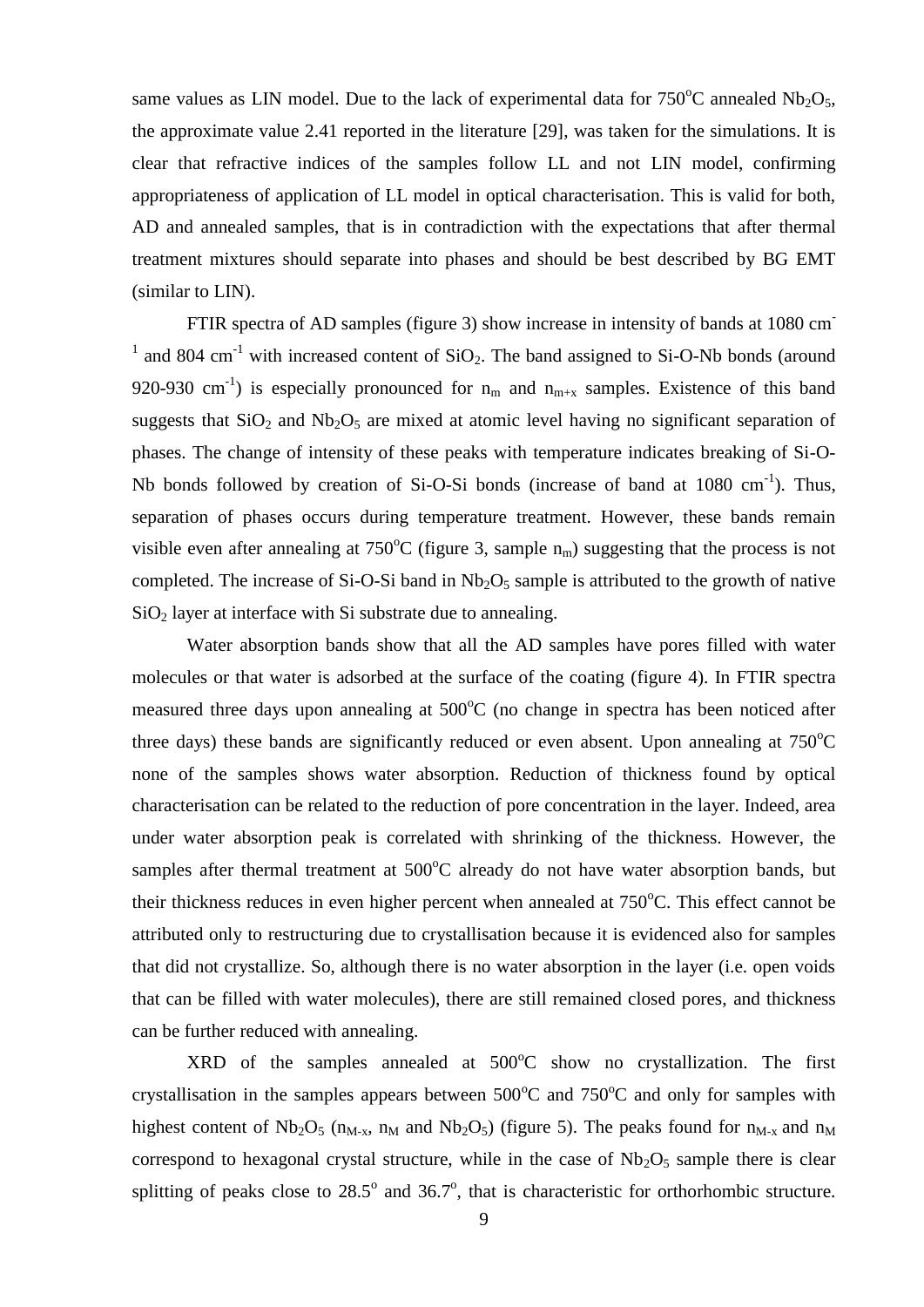The diffractograms of all the other samples present only halo from the Suprasil substrate and no diffraction pattern is distinguishable. The lack of defined XRD peaks indicates that  $Nb_2O_5$ species are well dispersed in silica (and oppositely) as crystallites are smaller than 2-3 nm (detection limit), or they are present as an amorphous phase.

RMS roughness obtained from XRD analysis (table 3) does not present increase of roughness upon annealing for the mixture samples that have crystallized  $(n_M, n_{M-x})$ . It indicates that no big grains are formed on the surface. On the contrary, RMS roughness shows smoothening of the surface for these samples. It must be noticed that it is not expected that the method is precise enough for this level of roughness, but the trend should be correct. For the same samples also density increases after annealing. That is in accordance with decreasing of thickness and lower water absorption found from optical characterisation and FTIR measurements. However, for the  $Nb_2O_5$  sample RMS has significantly increased. This is related to the formation of big crystalline grains that highly contribute to the scattering of this sample.

Indeed, RMS values obtained from AFM measurements (table 3) confirm big grains at the surface of  $Nb_2O_5$  sample (figure 6). The difference in RMS values of the two techniques for this sample can originate from the scale on which measurements have been performed. RMS values obtained from XRD and AFM measurements are qualitatively in accordance with the level of scattering found in the annealed mixture samples.

SAED patterns of AD Nb<sub>2</sub>O<sub>5</sub> (not shown) and  $n_M$  samples (figure 8) confirm the amorphous structure found by XRD. The spots originate from reflections on Si crystalline structure of the substrate, while rings indicate amorphous structure of the layer. In HRTEM image it is possible to see 4-7 nm of  $SiO<sub>2</sub>$  layer at the interface between the substrate and the coating, that is previously mentioned native film growing on Si exposed to the atmosphere. It is possible to see that the structure of the layers is porous, that is again in accordance with FTIR results. Pores are elongated going from the bottom to the top of the coating. In the beginning of growth there are no pores. The thickness of the coatings for  $Nb<sub>2</sub>O<sub>5</sub>$  and  $n<sub>M</sub>$  AD samples found by TEM are  $450\pm20$  nm that corresponds to the result from optical characterisation.

Diffractogram of the  $n_M$  sample annealed at 750<sup>o</sup>C (figure 9) shows that the layer is well crystallized, as expected from XRD results. There is no preferable orientation of the structure in relation to the Si substrate (no overlap with Si substrate reflections). Z-contrast image demonstrates that the sample is multilayered film of total thickness 400±20 nm, again in agreement with thickness from optical characterisation. The native  $SiO<sub>2</sub>$  layer has approximately doubled its thickness with annealing. This is related to the development of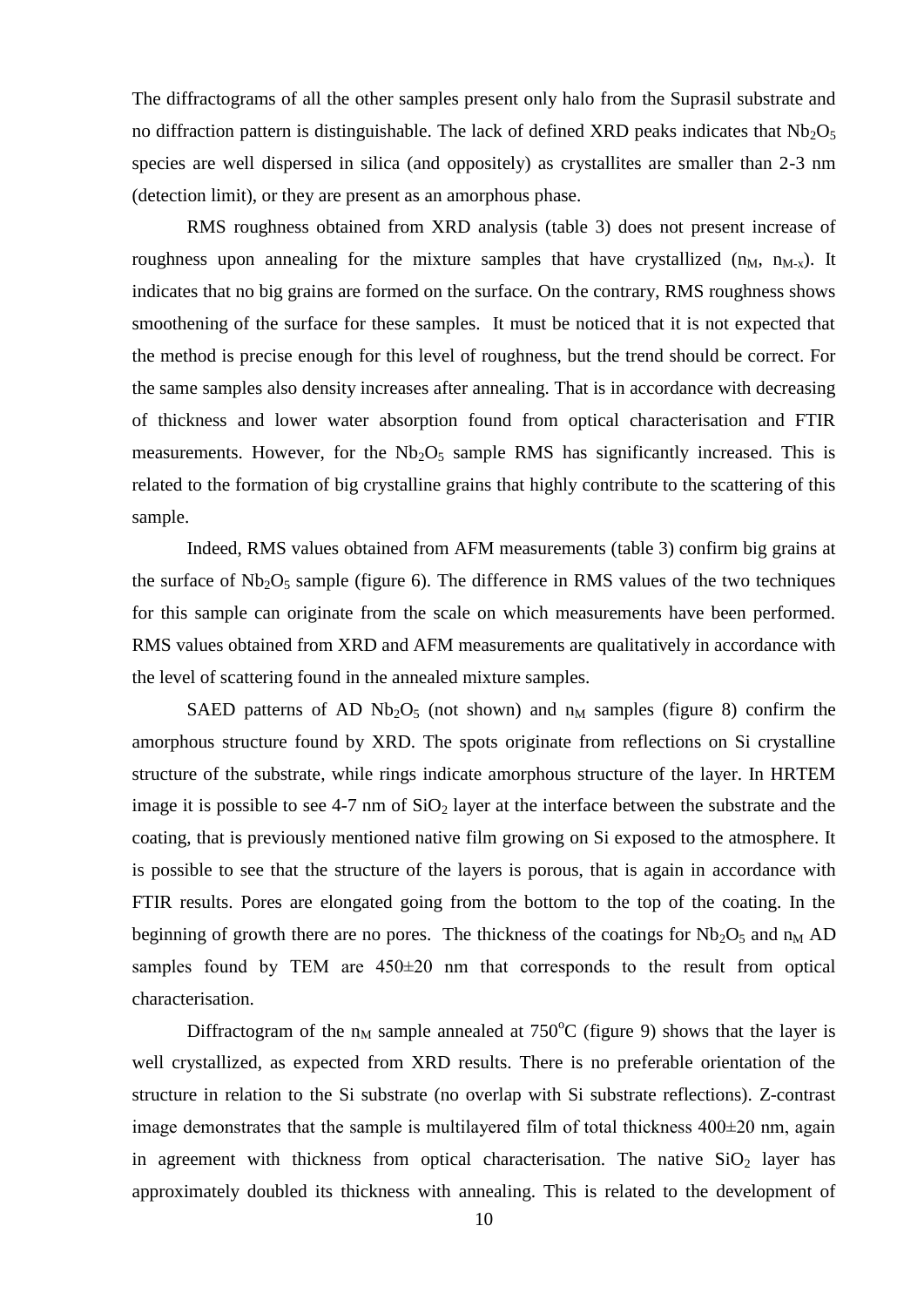FTIR Si-O-Si band in  $Nb_2O_5$  sample. Z-contrast image indicates that 10-30 nm thick layers consist of element with high atomic number (Nb). They are separated by layers of 1-3 nm of light element (Si). Although the layered structure demonstrates separation of the mixture into phases, HRTEM images show that they are not well defined. This can be related to the results of FTIR that Si-O-Nb bands of some samples remain detectable even after annealing at  $750^{\circ}$ C, indicating that the process of separation in phases is not completed. Also, this can be correlated with optical characterisation results showing that refractive indices of the mixtures are best described by LL EMT even upon annealing. Indeed, the limits of phase size for BG and MG theory to become effective is 3-30 nm [20] (visible to mid-infrared wavelengths). The uncompleted separation of phases into layers of 1-3 nm is obviously under this limit. Therefore, LL model should be implemented into the design software to simplify linking design and volume fraction values that should be controlled in the deposition process to obtain desired refractive index profile.

The multilayer structure of the annealed  $n_M$  coating is unexpected. However, it can be related to the previous study [22] presenting periodical regions of higher and lower content of  $SiO<sub>2</sub>$  in the mixture coating deposited as a layer of constant refractive index. This periodicity has been related to the rotation of the sample placed at calotte and lateral positions of evaporation material crucibles indicating that the mixture of materials in the vapour is not uniform in the chamber. The concentration of the corresponding material in the vapour is higher above the crucible. It is possible that during annealing, due to crystallisation, the regions poor in one material become even more depleted resulting in layered structure more pronounced than in AD coating.

### **5. Conclusions**

Results of optical characterisation of  $Nb<sub>2</sub>O<sub>5</sub>$  - SiO<sub>2</sub> mixture samples show that refractive indices of both, as deposited and annealed samples, follow LL EMT. Structural analysis of as deposited samples (FTIR, XRD diffractograms, TEM) shows that the materials are well mixed, at atomic level (Si-O-Nb bonds). There is no separation into phases for these samples, which is condition for validity of LL EMT. The materials in the mixture layers show phase separation and crystallisation after annealing (FTIR, XRD, TEM, AFM, scattering). The process of separation remains uncompleted and size of phase grains insufficient after annealing at  $750^{\circ}$ C for BG or LIN EMT to become effective for electron beam deposited  $Nb<sub>2</sub>O<sub>5</sub>$  - SiO<sub>2</sub> mixtures (FTIR, HRTEM). Thus, LL EMT has been shown as the most appropriate model for  $Nb<sub>2</sub>O<sub>5</sub> - SiO<sub>2</sub>$  mixtures both, by optical characterisation and by relating optical parameters of the mixtures to the structure of the mixtures. LL EMT should be taken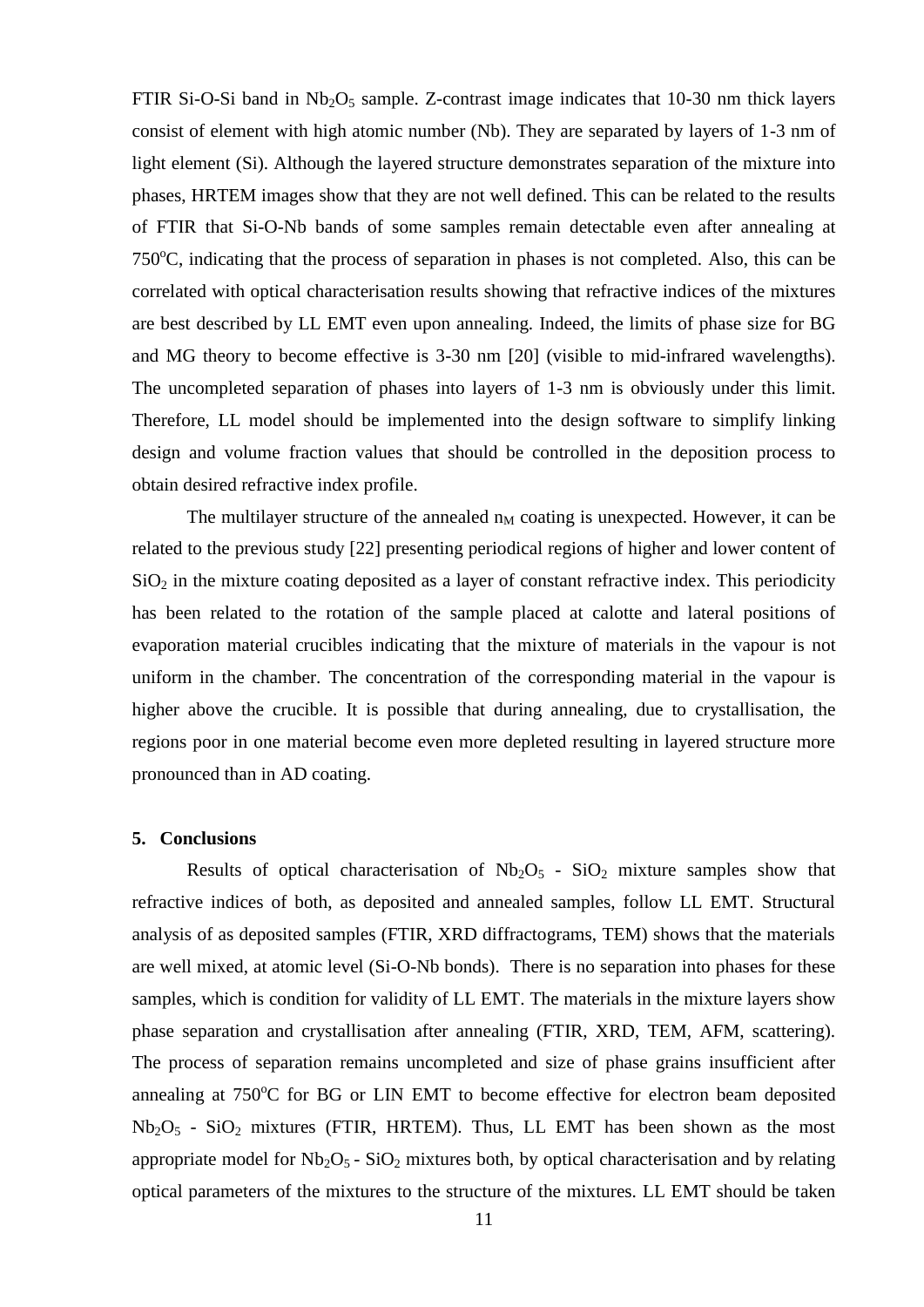into consideration when developing algorithm for design of gradient index coatings to simplify the transition from design to the corresponding deposition process.

# **Acknowledgements**

Special thanks to Olaf Stenzel for support and advices. The authors thank Heidi Haase for technical assistance and Sabine Grözinger for TEM sample preparation. Vesna Janicki wishes to thank the Fraunhofer Society in Germany for a Fraunhofer Fellowship at IOF in Jena.

### **References**

[1] W. H. Southwell, J. Opt. Soc. Am. A 5 (1988) 1558-1564.

[2] T. D. Rahmlow, Jr., J. E. Lazo-Wasem, Proc. SPIE 3133 (1997) 25-35.

[3] P. G. Verly, J. A. Dobrowolski, Appl. Opt. 29 (1990) 3672-3684.

[4] D. Rats, D. Poitras, J. M. Soro, L. Martinu, J. von Stebut, Surf. Coat. Tech. 111 (1999) 220-228.

[5] M.-A. Raymond, S. Larouche, O. Zabeida, L. Martinu, J. E. Klemberg-Sapieha, Proc. 44<sup>th</sup> Ann. Tech. Conf. Soc. of Vacuum Coaters, (2001) pp. 301-305.

[6] R. Vernhes, O. Zabeida, J. E. Klemberg-Sapieha, L. Martinu, Appl. Opt. 43 (2004) 97- 103.

[7] D. Ristau, H. Schink, F. Mittendorf, J. Akhtar, J. Ebert, H. Welling, NIST Spec. Publ. 775 (1988) 414-426.

[8] D. A. Bruggeman, Ann. Phys. 24 (1935) 636-679.

[9] L. Lorenz, Ann. Phys. 11 (1880) 70-103.

[10] J. C. Maxwell Garnett, Philos. Trans. R. Soc. A 203 (1904) 385-420.

[11] A. V. Tikhonravov, M. K. Trubetskov, T. V. Amotchkina, M. A. Kokarev, N. Kaiser, O. Stenzel, S. Wilbrandt, D. Gäbler, Appl. Opt. 45 (2006) 1515-1532.

[12] V. Janicki, S. Wilbrandt, O. Stenzel, D. Gäbler, N. Kaiser, A. Tikhonravov, M. Trubetskov, T. Amotchkina, J. Opt. A: Pure Appl. Opt. 7 (2005) L9-L12.

[13] S. W. Wang**, X.** X. Huang, J. K. Guo, B. S. Li, Mater. Lett. 28 (1996) 43-46.

[14] N. Özer, M. D. Rubin, C. M. Lampert, Sol. Energ. Mat. Sol. C. 40 (1996) 285-296.

[15] A. Pawlicka, M. Atik, M. A. Aegerter, Thin Solid Films 301 (1997) 236-241.

[16] M. Paulis, M. Martín, D. B. Soria, A. Díaz, J. A. Odriozola, M. Montes, Appl. Catal. A 180 (1999) 411-420.

[17] Powder Diffraction File, Joint Committee on Powder Diffraction Standards, International Centre for Diffraction Data, 1601 Park Lane, Swarthmore, PA 19081, USA.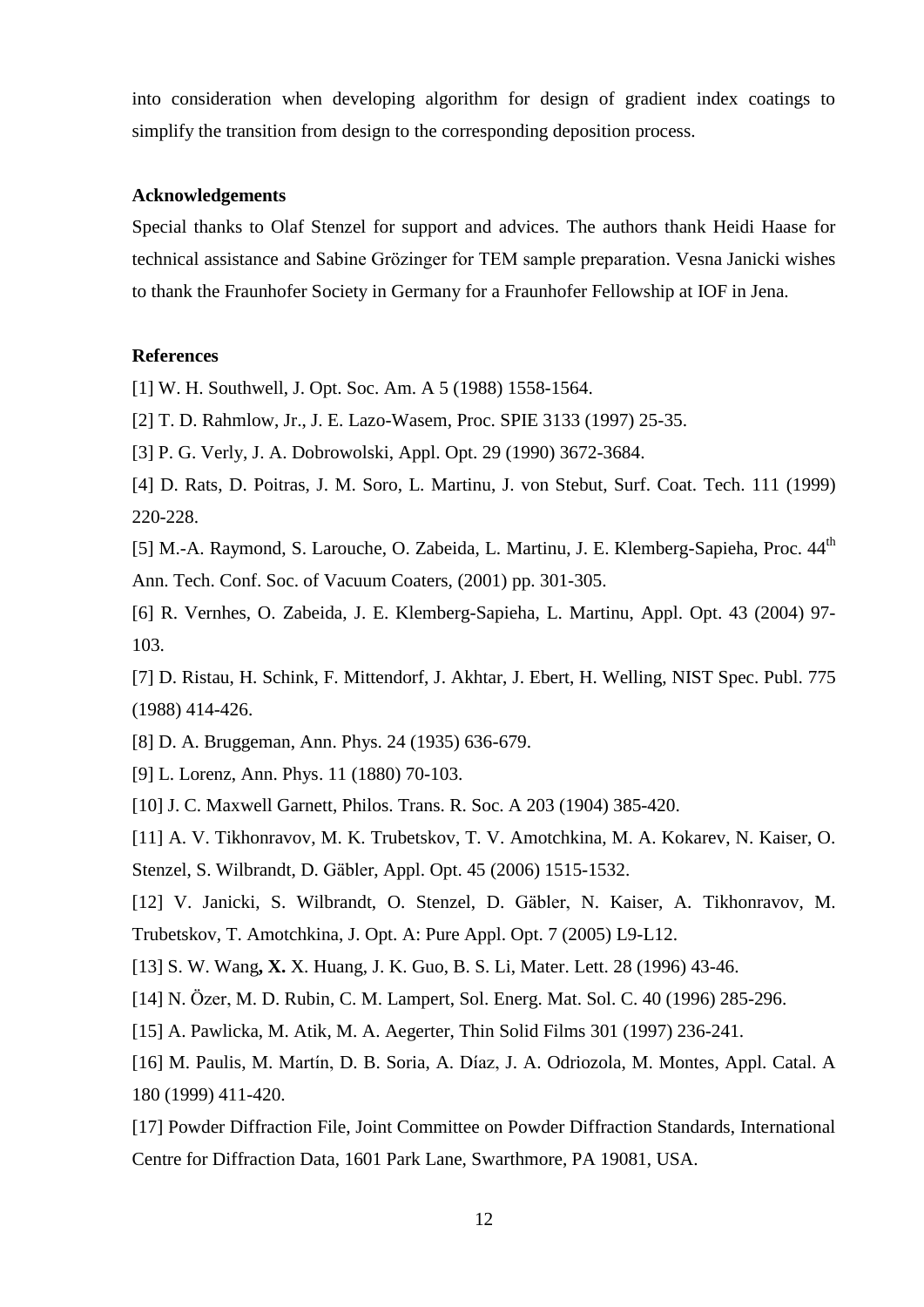[18] S. Larouche, H. Szymanowski, J. E. Klemberg-Sapieha, L. Martinu, J. Vac. Sci. Technol. A 22(4) (2004) 1200-1207.

[19]. M. S. P. Francisco, Y. Gushikem, J. Mater. Chem. 12 (2002) 2552-2558.

[20] G. A. Niklasson, C. G. Granqvist, O. Hunderi, Appl. Opt. 20 (1981) 26-30.

[21] D. E. Aspnes, Thin Solid Films 89 (1982) 249-262.

[22] R. Leitl, O. Stenzel, S. Wilbrandt, D. Gäbler, V. Janicki, N. Kaiser, Thin Solid Films 497 (2006) 135-141.

[23] V. Janicki, D. Gäbler, S. Wilbrandt, R. Leitel, O. Stenzel, N. Kaiser, M. Lappshies, B. Görtz, D. Ristau, C. Rickers, M. Vergöhl, Appl. Opt. 45 (2006) 7851-7857.

[24] S. Bosch, J. Ferré-Borrull, J. Sancho-Parramon, Solid State Electron. 45 (2001) 703-709.

[25] J. Tauc, R. Grigorovici, A. Vancu, Phys. Stat. Sol. 15 (1966) 627-637.

[26] G. E. Jellison Jr., F. A. Modine, Appl. Phys. Lett. 69 (1966) 371-373.

[27] E. B. Pereira, M. M. Pereira, Y. L. Lam, C. A. C. Perez, M. Schmal, Appl. Catal. A 197 (2000) 99-106.

[28] S. Laux, W. Richter, Appl. Opt. 35 (1996) 97-101.

[29] J.-P. Masse, H. Szymanowski, O. Zabeida, A. Amassian, J. E. Klemberg-Sapieha, L. Martinu, Thin Solid Films 515 (2006) 1674-1682.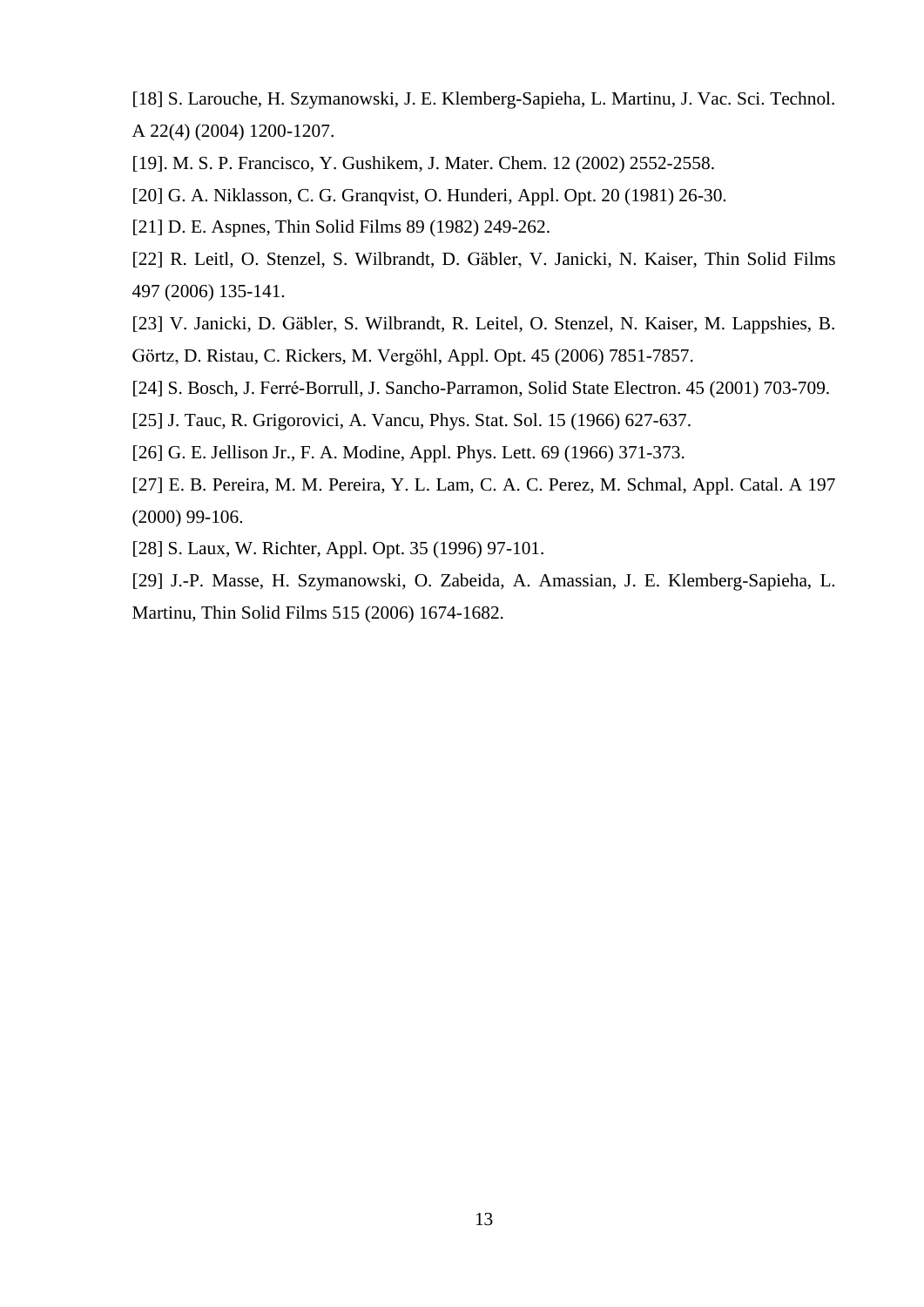|                 | . .   |                                                                                        |  |
|-----------------|-------|----------------------------------------------------------------------------------------|--|
|                 |       | d from $r(t)$                                                                          |  |
| $\text{(nm/s)}$ |       | (nm)                                                                                   |  |
| 1.2/0.3         | 0.197 | 446.91                                                                                 |  |
| 0.95/0.55       | 0.357 | 439.63                                                                                 |  |
| 0.75/0.75       | 0.486 | 439.76                                                                                 |  |
| 0.55/0.95       | 0.615 | 428.10                                                                                 |  |
| 0.3/1.2         | 0.784 | 429.02                                                                                 |  |
|                 |       | $r_{set}(\text{Nb}_2\text{O}_5)/r_{set}(\text{SiO}_2)$ $f_v(\text{SiO}_2)$ from $r(t)$ |  |

**Table 1.** Set rates of deposition  $(r_{set})$ ,  $f_v(SiO_2)$  and thickness *d* of the mixture layers calculated from recorded rates of deposition

**Table 2.** Results of optical characterisation of as deposited and annealed mixture samples

|                                |                 | n at   | $\overline{d}$ | model              |
|--------------------------------|-----------------|--------|----------------|--------------------|
|                                |                 | 570 nm | (nm)           |                    |
| Nb <sub>2</sub> O <sub>5</sub> | AD              | 2.284  | 450.3          | <b>TL</b>          |
|                                | $500^{\circ}$ C | 2.313  | 436.7          | TL                 |
| $n_M$                          | AD              | 2.086  | 449.6          | <b>TL</b>          |
|                                | $500^{\circ}$ C | 2.104  | 433.5          | <b>TL</b>          |
|                                | $750^{\circ}$ C | 2.186  | 404.2          | $\overline{C}$     |
| $n_{M-x}$                      | AD              | 1.903  | 506.8          | $\overline{C}$     |
|                                | $500^{\circ}$ C | 1.920  | 481.2          | $\overline{C}$     |
|                                | $750^{\circ}$ C | 1.993  | 442.9          | $\overline{C}$     |
| n <sub>MED</sub>               | AD              | 1.839  | 464.0          | $\overline{C}$     |
|                                | $500^{\circ}$ C | 1.840  | 441.1          | $\overline{C}$     |
|                                | $750^{\circ}$ C | 1.892  | 415.3          | $\overline{C}$     |
| $n_{m+x}$                      | AD              | 1.707  | 500.6          | $\overline{C}$     |
|                                | $500^{\circ}$ C | 1.714  | 473.9          | $\overline{C}$     |
|                                | $750^{\circ}$ C | 1.746  | 430.0          | $\overline{C}$     |
| $n_{\rm m}$                    | AD              | 1.600  | 471.7          | $\overline{C}$     |
|                                | $500^{\circ}$ C | 1.597  | 453.8          | $\overline{C}$     |
|                                | $750^{\circ}$ C | 1.599  | 421.6          | $\overline{C}$     |
| SiO <sub>2</sub>               | AD              | 1.467  | 507.3          | $\overline{\rm C}$ |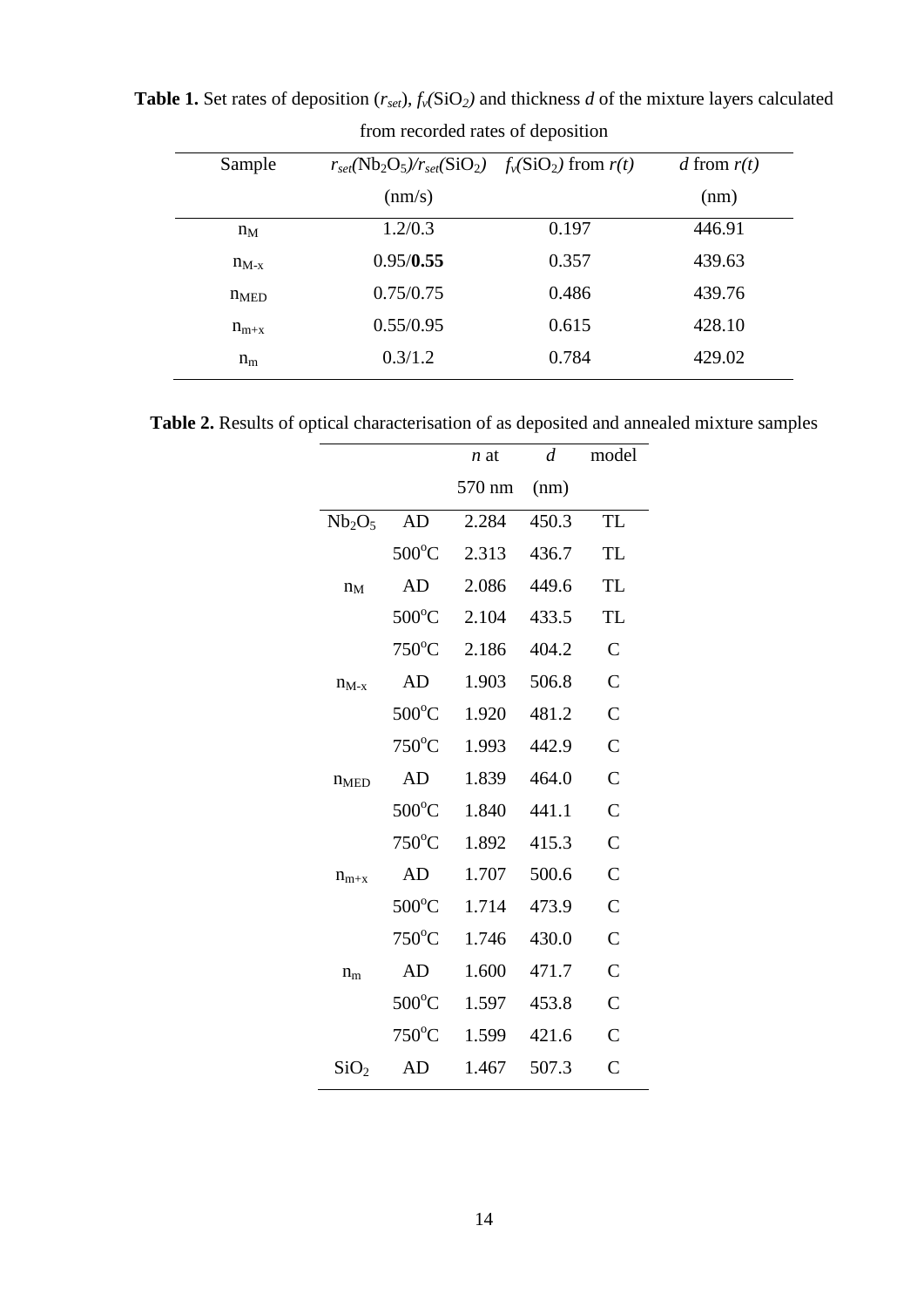|                                |                    | $\checkmark$    | $\tilde{\phantom{a}}$ |                 |                                 |       |
|--------------------------------|--------------------|-----------------|-----------------------|-----------------|---------------------------------|-------|
|                                | roughness AFM (nm) |                 | roughness XRD (nm)    |                 | $\rho$ XRD (g/cm <sup>3</sup> ) |       |
| Sample                         | AD                 | $750^{\circ}$ C | AD                    | $750^{\circ}$ C | AD                              | 750°C |
| Nb <sub>2</sub> O <sub>5</sub> | 0.94               | 11.96           | 1.7                   | 3.3             | 4.5                             | 4.5   |
| $n_M$                          | 1.03               | 1.24            | 1.8                   | 1.6             | 4.3                             | 4.4   |
| $n_{M-x}$                      |                    |                 | 2.0                   | 1.3             | 3.65                            | 4.0   |
| n <sub>MED</sub>               | 1.05               | 1.22            | -                     |                 |                                 |       |
| $n_{m+x}$                      |                    | 1.44            |                       |                 |                                 | -     |
| $n_{m}$                        | 1.36               | 1.47            |                       |                 |                                 |       |
| SiO <sub>2</sub>               | 1.82               |                 |                       |                 |                                 |       |
|                                |                    |                 |                       |                 |                                 |       |

**Table 3.** Comparison of roughness values obtained from AFM and XRD, density (*ρ*) of the layers obtained from XRD analysis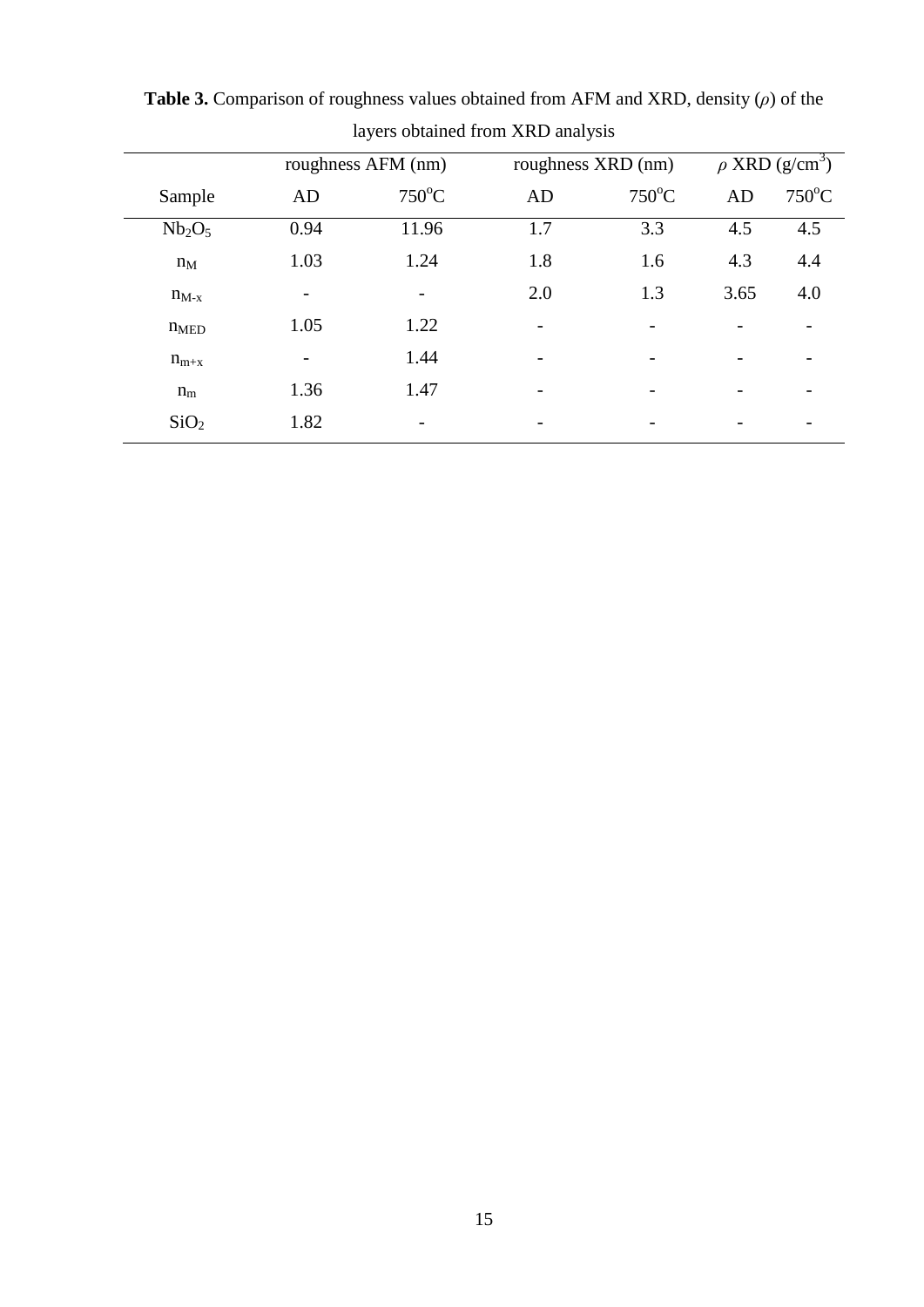

Figure 1. Scattering of the annealed high content Nb<sub>2</sub>O<sub>5</sub> samples prepared on Suprasil substrate.



**Figure 2.** Refractive index dispersions of the mixture samples, as deposited (AD) and annealed at 750°C. Theoretical LL dispersion curves for corresponding AD samples are presented with dots.



**Figure 3.** FTIR spectra of AD and annealed mixture samples deposited on silicon wafer chunks.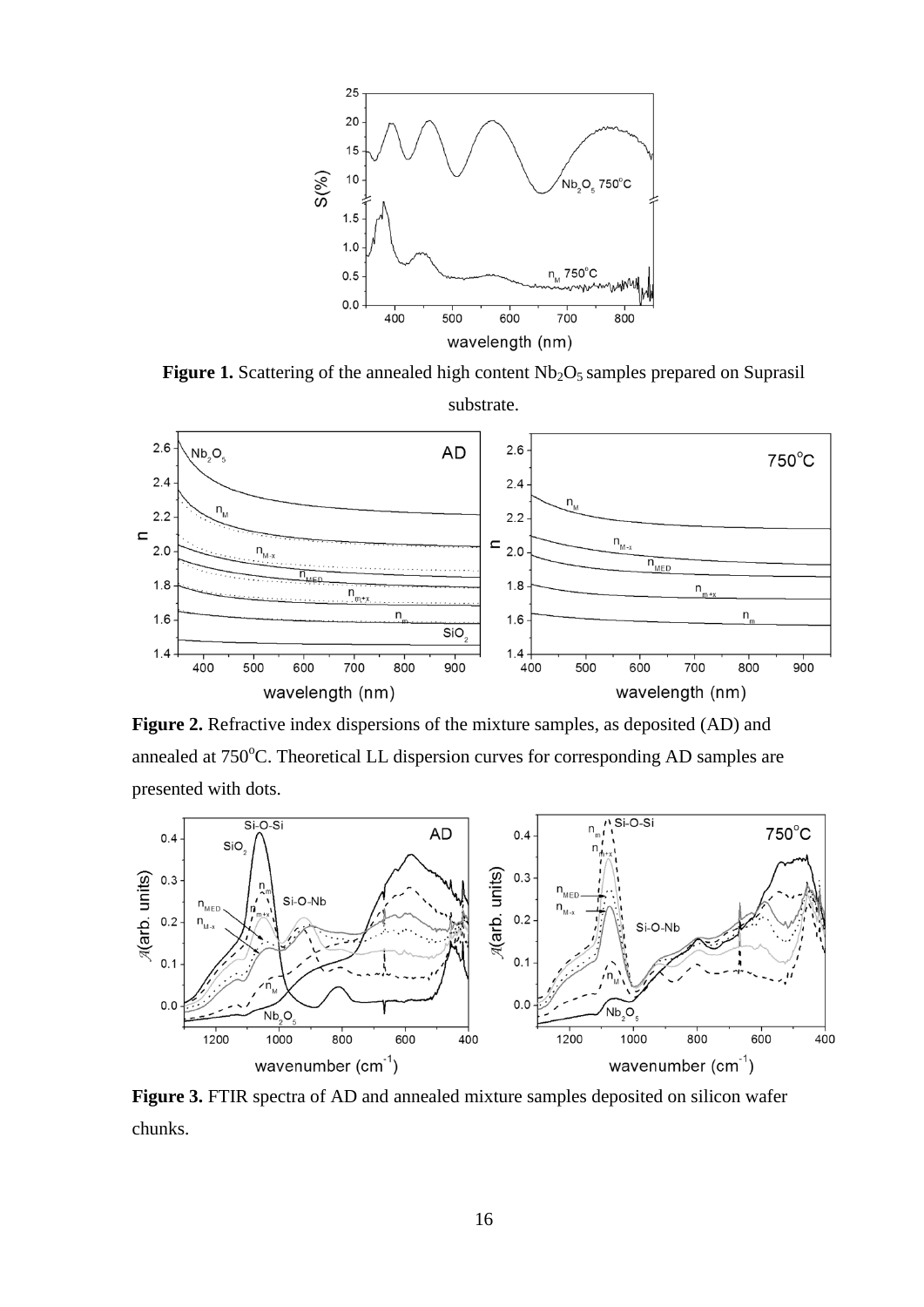

**Figure 4.** Water absorption band of the mixture samples deposited on silicon wafer chunks.



**Figure 5.** LAXD spectra of samples prepared on Suprasil substrates annealed at 750<sup>o</sup>C. The crystallization was found for the three samples with highest content of  $Nb<sub>2</sub>O<sub>5</sub>$  annealed at 750 $^{\circ}$ C. Peaks characteristic for hexagonal structure are denoted with  $*$  and those characteristic for orthorhombic with ♦.



**Figure 6.** AFM pictures of Nb<sub>2</sub>O<sub>5</sub> sample prepared on Suprasil substrate AD (a) and annealed at  $750^{\circ}$ C (b).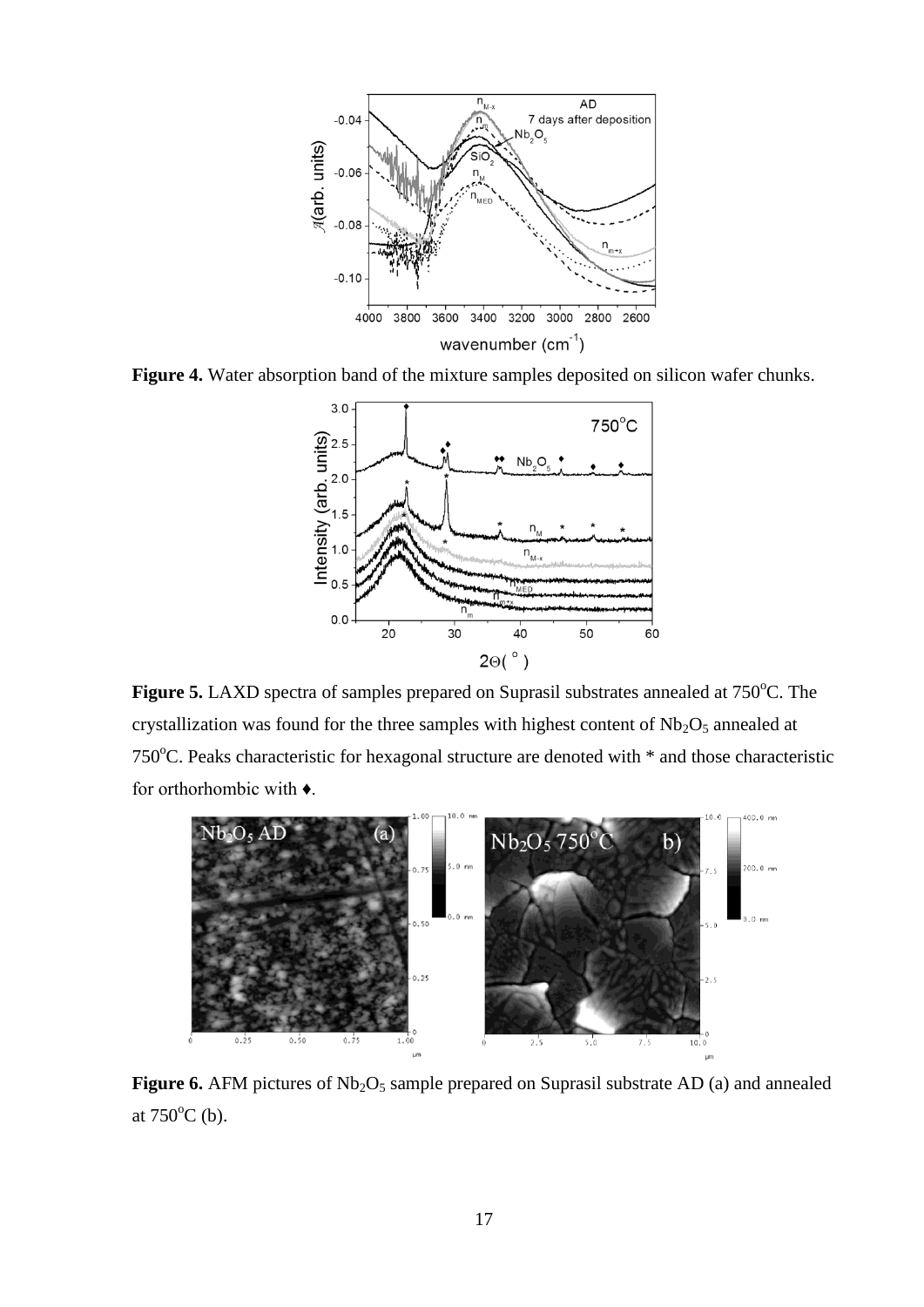





Figure 8. SAED (a), HRTEM (b) and HAADF STEM (c) images of AD  $n_M$  sample deposited on silicon wafer chunk.